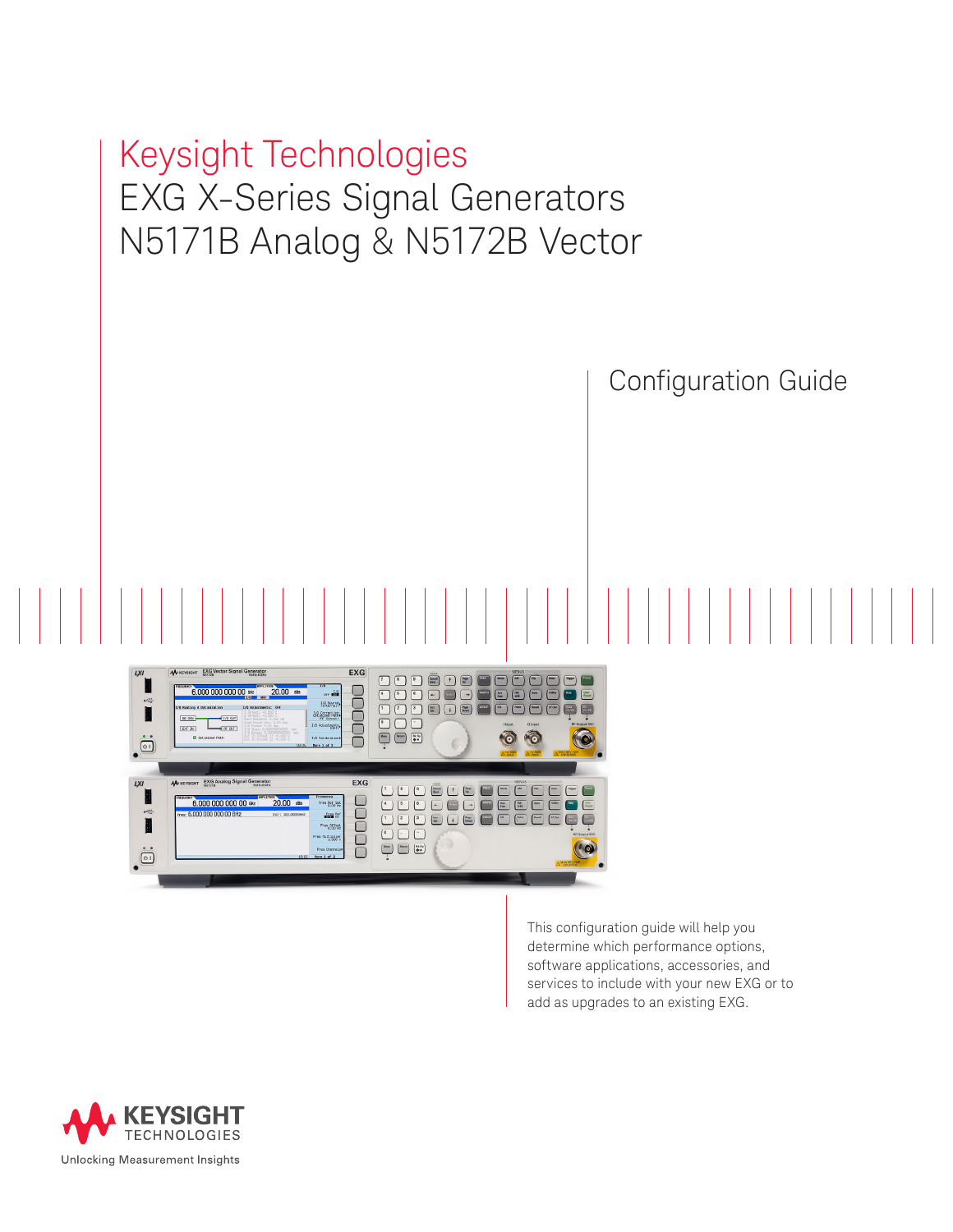# Configure Your EXG X-Series Signal Generator

This step-by-step process will help you configure your EXG signal generator and choose options to meet your requirements. For detailed specifications, refer to the EXG signal generator data sheet ([5991-0039EN\)](http://literature.cdn.keysight.com/litweb/pdf/5991-0039EN.pdf?id=2163727).

# N5171B EXG X-Series RF Analog Signal Generator

## Configure your new EXG analog signal generator

| Step 1. Select maximum frequency range (required option; frequency range not upgradeable) |               |                                                                                                                                                                                                                                                                                                                                                                                  |
|-------------------------------------------------------------------------------------------|---------------|----------------------------------------------------------------------------------------------------------------------------------------------------------------------------------------------------------------------------------------------------------------------------------------------------------------------------------------------------------------------------------|
| Description                                                                               | Option number | <b>Additional information</b>                                                                                                                                                                                                                                                                                                                                                    |
| Frequency range from 9 kHz to 1 GHz                                                       | N5171B-501    | Not compatible with 503, 506                                                                                                                                                                                                                                                                                                                                                     |
| Frequency range from 9 kHz to 3 GHz                                                       | N5171B-503    | Not compatible with 501, 506                                                                                                                                                                                                                                                                                                                                                     |
| Frequency range from 9 kHz to 6 GHz                                                       | N5171B-506    | Not compatible with 501, 503                                                                                                                                                                                                                                                                                                                                                     |
|                                                                                           |               |                                                                                                                                                                                                                                                                                                                                                                                  |
| Step 2. Choose connector configuration                                                    |               |                                                                                                                                                                                                                                                                                                                                                                                  |
| Description                                                                               | Option number | <b>Additional information</b>                                                                                                                                                                                                                                                                                                                                                    |
| Move all connectors to rear panel                                                         | N5171B-1EM    | Not upgradable                                                                                                                                                                                                                                                                                                                                                                   |
|                                                                                           |               |                                                                                                                                                                                                                                                                                                                                                                                  |
| Step 3. Choose performance enhancement options                                            |               |                                                                                                                                                                                                                                                                                                                                                                                  |
| Description                                                                               | Option number | <b>Additional information</b>                                                                                                                                                                                                                                                                                                                                                    |
| AM, FM, phase modulation                                                                  | N5171B-UNT    |                                                                                                                                                                                                                                                                                                                                                                                  |
| Narrow pulse modulation                                                                   | N5171B-UNW    |                                                                                                                                                                                                                                                                                                                                                                                  |
| Avionics                                                                                  | N5171B-302    |                                                                                                                                                                                                                                                                                                                                                                                  |
| Multifunction generator                                                                   | N5171B-303    |                                                                                                                                                                                                                                                                                                                                                                                  |
| Pulse train generator                                                                     | N5171B-320    | Requires UNW                                                                                                                                                                                                                                                                                                                                                                     |
| Instrument security and removable memory card                                             | N5171B-006    |                                                                                                                                                                                                                                                                                                                                                                                  |
| Fast switching                                                                            | N5171B-UNZ    |                                                                                                                                                                                                                                                                                                                                                                                  |
| High output power                                                                         | N5171B-1EA    |                                                                                                                                                                                                                                                                                                                                                                                  |
| Flexible reference input (1-50 MHz)                                                       | N5171B-1ER    |                                                                                                                                                                                                                                                                                                                                                                                  |
| Expanded license key upgradability                                                        | N5171B-099    | Option 099 is recommended for anyone considering future upgrades.<br>Option 099 simplifies the upgrade process by enabling upgrades via a<br>license key for Options 1EA and UNZ. Without Option 099, upgrades for<br>these options require purchase and installation of hardware in a field<br>retrofit kit. For more information, visit<br>www.keysight.com/find/exg_upgrades. |

| Step 4. Choose accessory and documentation options |               |  |
|----------------------------------------------------|---------------|--|
| Description                                        | Option number |  |
| Rack slide kit                                     | 1CR012A       |  |
| Front handle kit                                   | 1CN006A       |  |
| Rack mount flange kit                              | 1CM010A       |  |
| Rack mount flange kit with front handles           | 1CP004A       |  |
| Hard transit case                                  | N5171B-AXT    |  |
| CD-ROM containing English documentation set        | N5171B-CD1    |  |
| Service documentation, assembly and component      | N5171B-0BW    |  |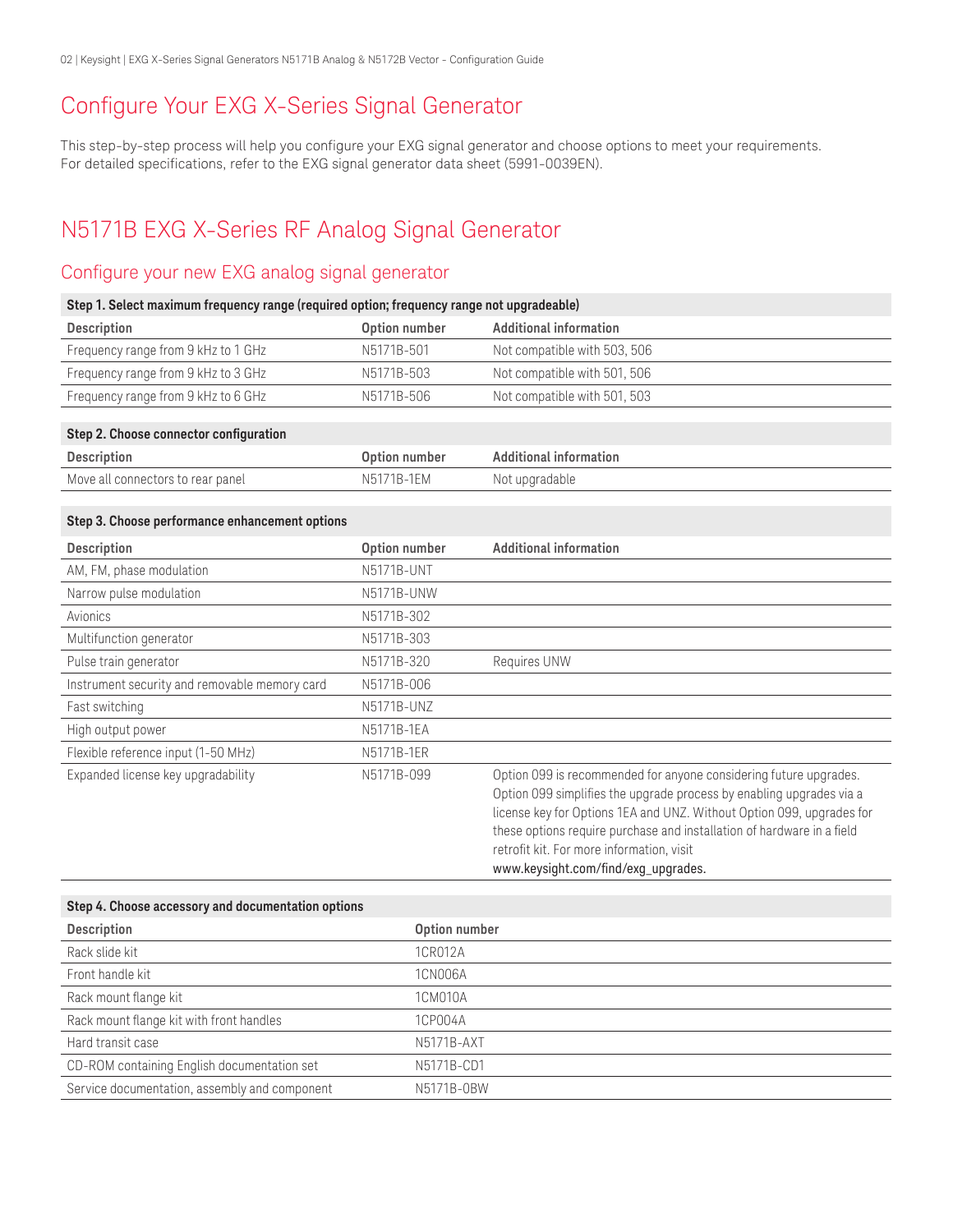| Step 5. Choose warranty and calibration options                                 |                |                                                   |
|---------------------------------------------------------------------------------|----------------|---------------------------------------------------|
| Description                                                                     | Option number  |                                                   |
| Return to Keysight Warranty, 3 years                                            | Standard       |                                                   |
| Warranty Assurance Plan, Return to Keysight, 5 years                            | R-51B-001-5Z   |                                                   |
| Warranty Assurance Plan, Return to Keysight, 7 years                            | R-51B-001-7Z   |                                                   |
| Warranty Assurance Plan, Return to Keysight, 10 years                           | R-51B-001-10Z  |                                                   |
| Calibration Assurance Plan, Return to Keysight, 5 years                         | R-50C-011-5    |                                                   |
| Calibration Assurance Plan, Return to Keysight, 7 years                         | R-50C-011-7    |                                                   |
| Calibration Assurance Plan, Return to Keysight, 10 years                        | R-50C-011-10   |                                                   |
| Keysight Calibration + Uncertainties, 5 years                                   | R-50C-011-MU-5 |                                                   |
| Keysight Calibration + Uncertainties + Guardbanding (accredited cal)            | N5171B-AMG     | Only available at time of new instrument purchase |
| Keysight Calibration + Uncertainties + Guardbanding, 5 years                    | R-50C-016-5    |                                                   |
| ANSI Z540-1-1994 calibration                                                    | N5171B-A6J     | Only available at time of new instrument purchase |
| ANSI Z540-1-1994 Calibration, 5 years                                           | R-50C-021-5    |                                                   |
| Onsite warranty - 1 year                                                        | R-51C-001-1CU  |                                                   |
| Onsite warranty - 3 year                                                        | R-51C-001-3CU  |                                                   |
| Commercial calibration certificate with test data                               | N5171B-UK6     | Only available at time of new instrument purchase |
|                                                                                 |                |                                                   |
| Step 6. Choose startup assistance service options                               |                |                                                   |
| Description                                                                     | Option number  |                                                   |
| Remote scheduled assistance 1-999 hours                                         | <b>PS-S10</b>  |                                                   |
| Daily productivity assistance                                                   | <b>PS-S20</b>  |                                                   |
| Signal generator and source basics; half-day, maximum of eight students on site | PS-T10-ASG     |                                                   |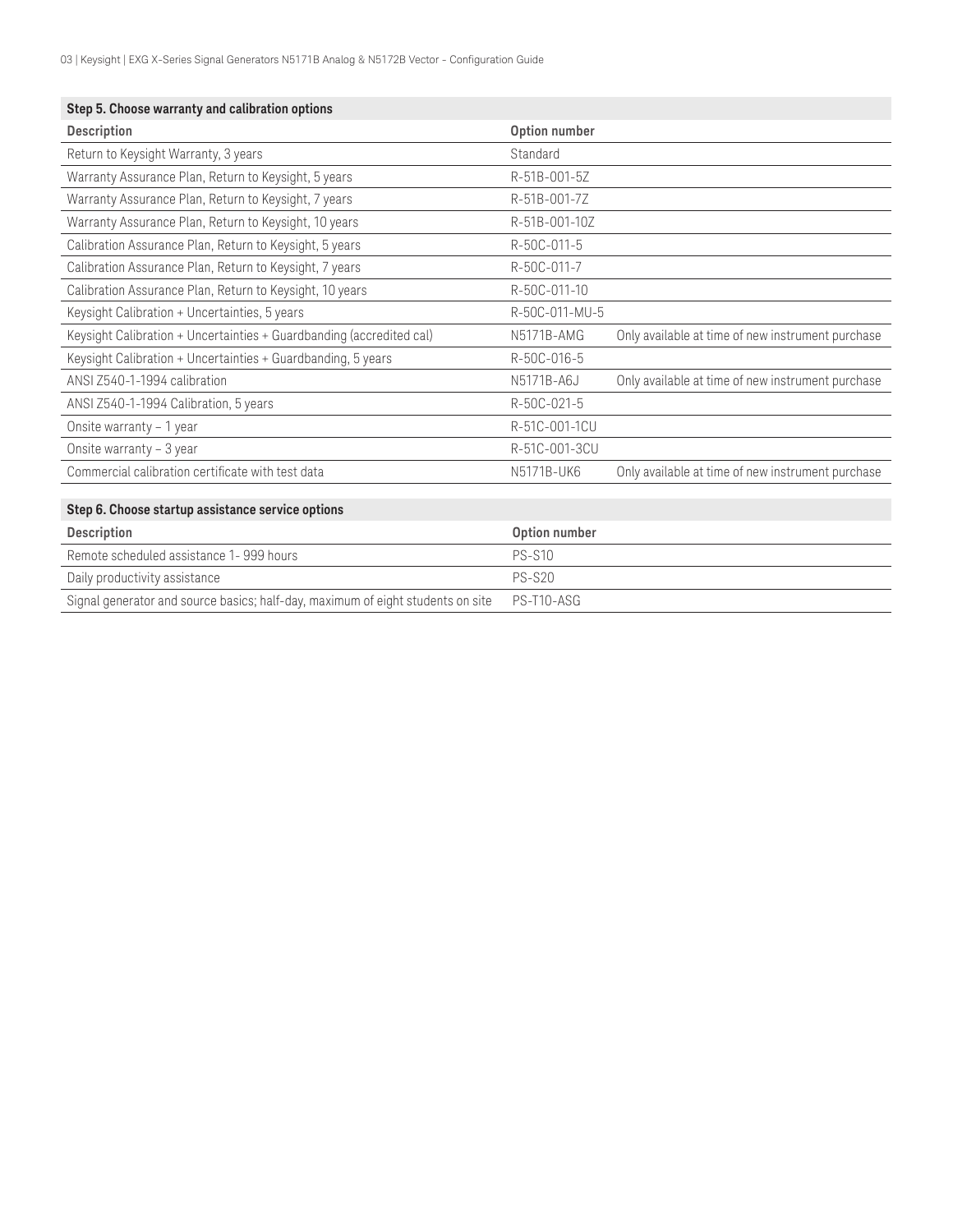## Upgrade your existing EXG analog signal generator

Fast license-key upgrades for options that do not require additional hardware:

- 1. Place an order for the upgrade with Keysight and request to receive the software entitlement certificate through email
- 2. Redeem the certificate through the Web by following the instructions on the certificate
- 3. Install the license file using Keysight License Manager
- 4. Begin using the new capability

Installation, calibration, and verification information is available at: [www.keysight.com/find/exg\\_upgrades](www.keysight.com/find/exg_upgrades)

## You Can Upgrade!

Options can be added after your initial purchase. All of our X-Series application options are license-key upgradeable. **UP GRADE**

| <b>Description</b>                            | Upgrade number | Requirements | Additional information                                                                                                                                                                                                                    |
|-----------------------------------------------|----------------|--------------|-------------------------------------------------------------------------------------------------------------------------------------------------------------------------------------------------------------------------------------------|
| Instrument security and removable memory card | N5171BU-006    | None         | Hardware and license key upgrade                                                                                                                                                                                                          |
| Expanded license key upgradability            | N5171BU-099    | None         | Hardware and license key upgrade                                                                                                                                                                                                          |
| High output power                             | N5171BU-1EA    | 099          | Customer installable - software, license key                                                                                                                                                                                              |
| Flexible reference input (1-50 MHz)           | N5171BU-1ER    | None         | Customer installable - software, license key                                                                                                                                                                                              |
| Avionics                                      | N5171BU-302    | None         | If serial number is less than MY/SG/US 5620xxxx<br>- return to Keysight Service Center required for<br>installation. If serial number is greater than or equal<br>to MY/SG/US 5620xxxx - customer installable -<br>software, license key. |
| Multifunction generator                       | N5171BU-303    | None         | Customer installable – software, license key                                                                                                                                                                                              |
| Pulse train generator                         | N5171BU-320    | <b>UNW</b>   | Customer installable - software, license key                                                                                                                                                                                              |
| AM, FM, phase modulation                      | N5171BU-UNT    | None         | Customer installable - software, license key                                                                                                                                                                                              |
| Narrow pulse modulation                       | N5171BU-UNW    | None         | Customer installable - software, license key                                                                                                                                                                                              |
| Fast switching                                | N5171BU-UNZ    | 099          | Customer installable – software, license key                                                                                                                                                                                              |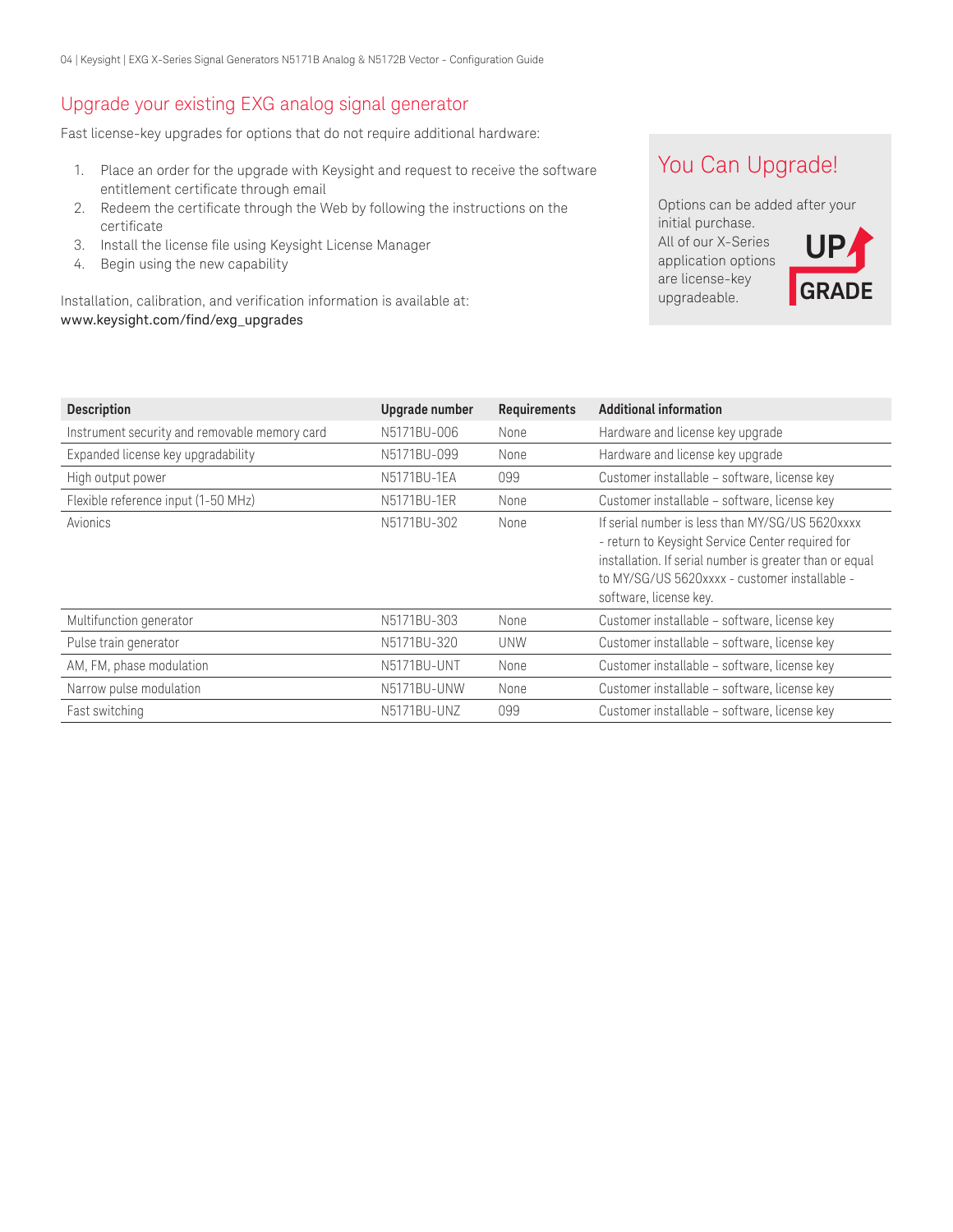# N5172B EXG X-Series RF Vector Signal Generator

## Configure your new EXG vector signal generator

| Step 1. Select maximum frequency range (required option; frequency range not upgradeable) |               |                                                                                                                                                                                                                                                                                                                                                                                        |
|-------------------------------------------------------------------------------------------|---------------|----------------------------------------------------------------------------------------------------------------------------------------------------------------------------------------------------------------------------------------------------------------------------------------------------------------------------------------------------------------------------------------|
| Description                                                                               | Option number | <b>Additional information</b>                                                                                                                                                                                                                                                                                                                                                          |
| Frequency range from 9 kHz to 3 GHz                                                       | N5172B-503    | Not compatible with 506                                                                                                                                                                                                                                                                                                                                                                |
| Frequency range from 9 kHz to 6 GHz                                                       | N5172B-506    | Not compatible with 503                                                                                                                                                                                                                                                                                                                                                                |
|                                                                                           |               |                                                                                                                                                                                                                                                                                                                                                                                        |
| Step 2. Choose connector configuration                                                    |               |                                                                                                                                                                                                                                                                                                                                                                                        |
| Description                                                                               | Option number | <b>Additional information</b>                                                                                                                                                                                                                                                                                                                                                          |
| Move all connectors to rear panel                                                         | N5172B-1EM    | Not upgradable                                                                                                                                                                                                                                                                                                                                                                         |
| Step 3. Choose performance enhancement options                                            |               |                                                                                                                                                                                                                                                                                                                                                                                        |
| <b>Description</b>                                                                        | Option number | <b>Additional information</b>                                                                                                                                                                                                                                                                                                                                                          |
| AM, FM, phase modulation                                                                  | N5172B-UNT    |                                                                                                                                                                                                                                                                                                                                                                                        |
| Enhanced dynamic range                                                                    | N5172B-UNV    | Requires 653                                                                                                                                                                                                                                                                                                                                                                           |
| Narrow pulse modulation                                                                   | N5172B-UNW    |                                                                                                                                                                                                                                                                                                                                                                                        |
| Fast switching                                                                            | N5172B-UNZ    |                                                                                                                                                                                                                                                                                                                                                                                        |
| Internal bit error rate analyzer                                                          | N5172B-UN7    |                                                                                                                                                                                                                                                                                                                                                                                        |
| Avionics                                                                                  | N5172B-302    |                                                                                                                                                                                                                                                                                                                                                                                        |
| Multifunction generator                                                                   | N5172B-303    |                                                                                                                                                                                                                                                                                                                                                                                        |
| Pulse train generator                                                                     | N5172B-320    | Requires UNW                                                                                                                                                                                                                                                                                                                                                                           |
| Instrument security and removable memory card                                             | N5172B-006    |                                                                                                                                                                                                                                                                                                                                                                                        |
| Internal solid-state memory                                                               | N5172B-009    |                                                                                                                                                                                                                                                                                                                                                                                        |
| High output power                                                                         | N5172B-1EA    |                                                                                                                                                                                                                                                                                                                                                                                        |
| Differential I/Q outputs                                                                  | N5172B-1EL    | Requires 653                                                                                                                                                                                                                                                                                                                                                                           |
| Flexible reference input (1-50 MHz)                                                       | N5172B-1ER    |                                                                                                                                                                                                                                                                                                                                                                                        |
| LO in/out for phase coherency                                                             | N5172B-012    |                                                                                                                                                                                                                                                                                                                                                                                        |
| Expanded license key upgradability                                                        | N5172B-099    | Option 099 is recommended for anyone considering future upgrades.<br>Option 099 simplifies the upgrade process by enabling upgrades<br>via a license key for Options 1EA, UNV, and UNZ. Without Option<br>099, upgrades for these options require purchase and installation of<br>hardware in a field retrofit kit. For more information, visit<br>www.keysight.com/find/exg_upgrades. |
|                                                                                           |               |                                                                                                                                                                                                                                                                                                                                                                                        |
| Step 4. Choose baseband generator options<br>Description                                  | Option number | <b>Additional information</b>                                                                                                                                                                                                                                                                                                                                                          |
| ARB baseband generator<br>(60 MHz RF bandwidth, 32 MSa)                                   | N5172B-653    |                                                                                                                                                                                                                                                                                                                                                                                        |
| Upgrade baseband generator from 60 to 120 MHz RF<br>bandwidth                             | N5172B-655    | Requires 653                                                                                                                                                                                                                                                                                                                                                                           |
| Upgrade baseband generator memory from<br>32 to 256 MSa                                   | N5172B-021    | Requires 653                                                                                                                                                                                                                                                                                                                                                                           |
| Upgrade baseband generator memory from<br>32 to 512 MSa                                   | N5172B-022    | Requires 653                                                                                                                                                                                                                                                                                                                                                                           |
| Upgrade baseband generator with real-time capability                                      | N5172B-660    | Requires 653                                                                                                                                                                                                                                                                                                                                                                           |
| Digital output connectivity with the N5102A                                               | N5172B-003    | Requires 653                                                                                                                                                                                                                                                                                                                                                                           |
| Digital input connectivity with the N5102A                                                | N5172B-004    | Requires 653                                                                                                                                                                                                                                                                                                                                                                           |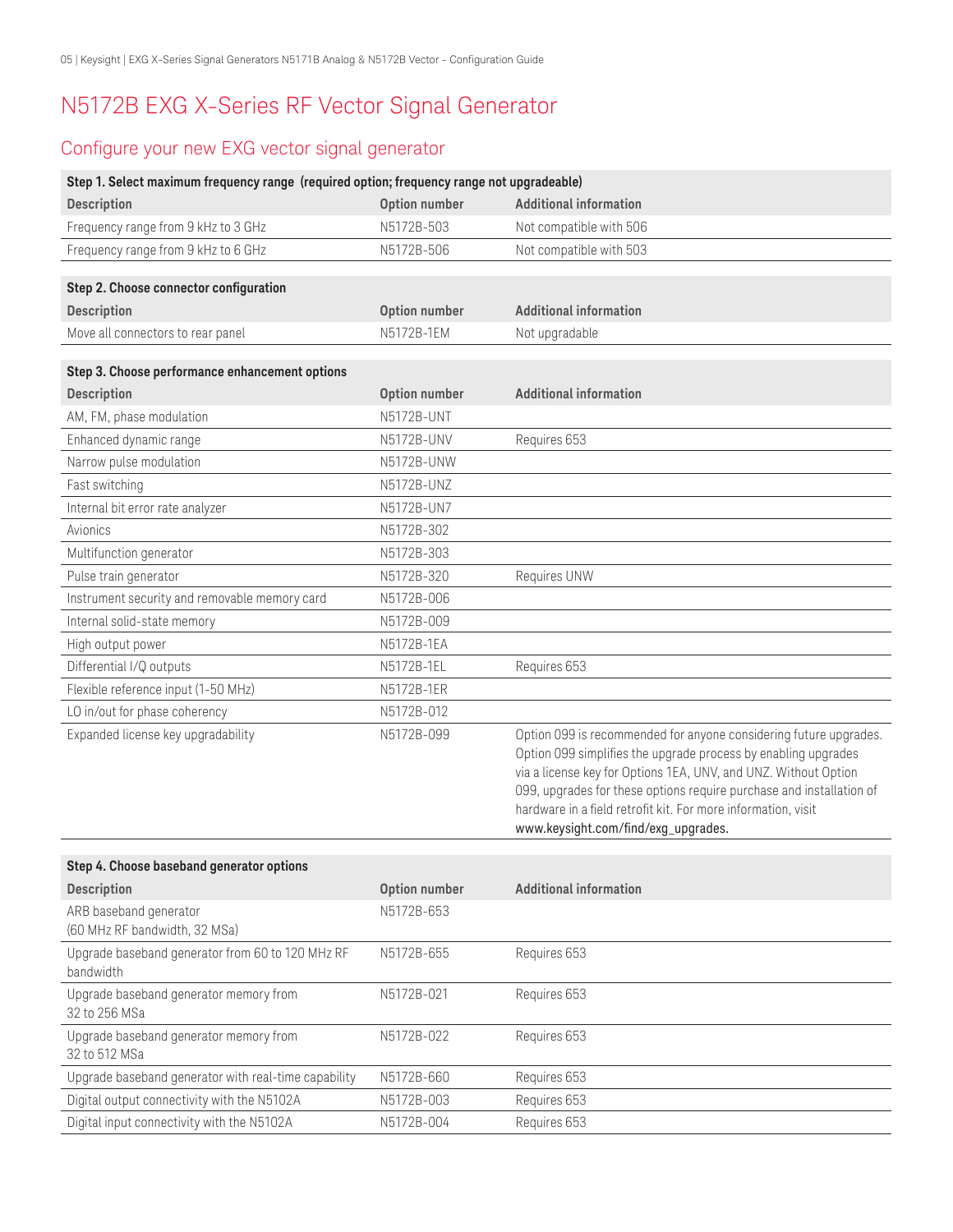#### **Step 5. Choose Signal Studio and embedded software**

Note: The following software can be added at purchase or as an upgrade. To configure Signal Studio applications, refer to the configuration assistant at: <www.keysight.com/find/signalstudio>. For more information on Signal Studio configuration and licenses, go to [www.keysight.com/find/SS\\_licensing](www.keysight.com/find/SS_licensing).

| <b>Product number Description</b> |                                                                                               | Hardware requirements    | <b>Recommended hardware options</b> |
|-----------------------------------|-----------------------------------------------------------------------------------------------|--------------------------|-------------------------------------|
| Cellular communications           |                                                                                               |                          |                                     |
| N7600B                            | Signal Studio for W-CDMA/HSPA+ (ARB and real-time)                                            | 653<br>660 for real-time | 403, 503, 660, UNV                  |
| N7601B                            | Signal Studio for cdma2000 <sup>®</sup> /1xEV-DO (ARB and real-time)                          | 653<br>660 for real-time | 403, 503, 660, UNV                  |
| N7602B                            | Signal Studio for GSM/EDGE/Evo (ARB and real-time)                                            | 653<br>660 for real-time | 403, 503, 660, 1ER, UNV, UNZ, 1ER   |
| N7612B                            | Signal Studio for TD-SCDMA/HSDPA                                                              | 653                      | 403, 503, UNV                       |
| N7624B                            | Signal Studio for LTE/LTE-Advanced FDD (ARB and real-time)                                    | 653<br>660 for real-time | 403, 506, 655, 660, UNV             |
| N7625B                            | Signal Studio for LTE/LTE-Advanced TDD (ARB and real-time)                                    | 653<br>660 for real-time | 403, 506, 655, 660, UNV             |
| Wireless connectivity             |                                                                                               |                          |                                     |
| N7606B                            | Signal Studio for Bluetooth®                                                                  | 653                      | 403, 506, UNV                       |
| N7607B                            | Signal Studio for DFS radar profiles                                                          | 653, 506                 | 655                                 |
| N7610B                            | Signal Studio for short range communications                                                  | 653                      |                                     |
| N7615B                            | Signal Studio for Mobile WiMAX™                                                               | 653                      | 403, 506, UNV                       |
| N7617B                            | Signal Studio for WLAN 802.11a/b/g/j/p/n/ac/ah                                                | 653                      | 403, 506, 655, UNV                  |
| Audio/video broadcasting          |                                                                                               |                          |                                     |
| N7611B                            | Signal Studio for broadcast radio                                                             | 653                      | 403, 506, UNV                       |
| N7623B                            | Signal Studio for digital video (ARB and real-time)                                           | 653<br>660 for real-time | 022, 506, 660, UNV                  |
| Navigation and radar              |                                                                                               |                          |                                     |
| N7609B                            | Signal Studio for Global Navigation Satellite Systems (GNSS)<br>(ARB and real-time)           | 653<br>660 for real-time | 022, 403, 503, 660                  |
| N7620B                            | Signal Studio for Pulse Building                                                              | 653, UNW                 | 403, 655, UNV, 1EA                  |
| General purpose                   |                                                                                               |                          |                                     |
| N5172B-403                        | Calibrated AWGN                                                                               | 653                      |                                     |
| N5172B-430                        | Multitone and two-tone                                                                        | 653                      |                                     |
| N5172B-431                        | Custom digital modulation                                                                     | 653                      |                                     |
| N5172B-432                        | Phase noise impairment                                                                        | 653                      |                                     |
| N7605B                            | Signal Studio for real-time fading (real-time)                                                | 403, 653, 660            | 506, 655                            |
| N7608B                            | Signal Studio for custom modulation                                                           | 653,506                  |                                     |
| N7614B                            | Signal Studio for power amplifier test                                                        | 653<br>660 for real-time | 655, 660, 1EA                       |
| N7621B                            | Signal Studio for multitone distortion                                                        | 653, UNV, 1EA            | 655                                 |
| N7622B                            | Signal Studio toolkit - free utility                                                          | 653                      | 503, UNV                            |
| N5172B                            | Waveform license 5-pack 1 to 9                                                                | 653                      | 503, UNV                            |
| 221-229                           | (purchase up to 9 packs for 45 Signal Studio waveforms)                                       |                          |                                     |
| N5172B<br>250-259                 | Waveform license 50-pack 1 to 10<br>(purchase up to 10 packs for 500 Signal Studio waveforms) | 653                      | 503, UNV                            |
| N6171A                            | MATLAB software                                                                               |                          | 503, 653, UNV                       |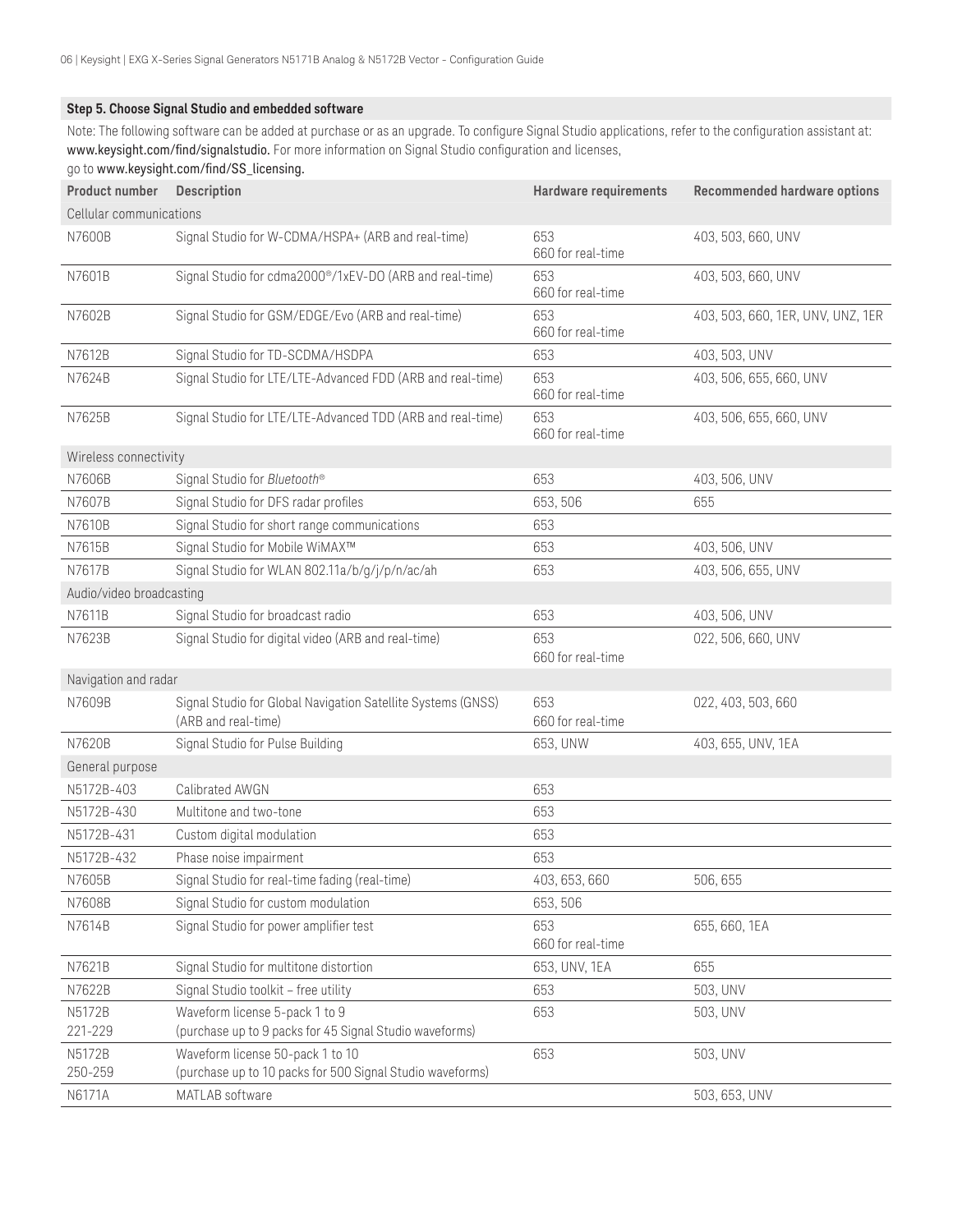| Step 6. Choose accessory and documentation options |               |  |
|----------------------------------------------------|---------------|--|
| Description                                        | Option number |  |
| Rack slide kit                                     | 1CR012A       |  |
| Front handle kit                                   | 1CN006A       |  |
| Rack mount flange kit                              | 1CM010A       |  |
| Rack mount flange kit with front handles           | 1CP004A       |  |
| Hard transit case                                  | N5172B-AXT    |  |
| CD-ROM containing English documentation set        | N5172B-CD1    |  |
| Service documentation, assembly and component      | N5172B-0BW    |  |

### **Step 7. Choose warranty and calibration options**

| <b>Description</b>                                                   | Option number  |                                                   |
|----------------------------------------------------------------------|----------------|---------------------------------------------------|
| Return to Keysight Warranty, 3 years                                 | Standard       |                                                   |
| Warranty Assurance Plan, Return to Keysight, 5 years                 | R-51B-001-5Z   |                                                   |
| Warranty Assurance Plan, Return to Keysight, 7 years                 | R-51B-001-7Z   |                                                   |
| Warranty Assurance Plan, Return to Keysight, 10 years                | R-51B-001-10Z  |                                                   |
| Calibration Assurance Plan, Return to Keysight, 5 years              | R-50C-011-5    |                                                   |
| Calibration Assurance Plan, Return to Keysight, 7 years              | R-50C-011-7    |                                                   |
| Calibration Assurance Plan, Return to Keysight, 10 years             | R-50C-011-10   |                                                   |
| Keysight Calibration + Uncertainties, 5 years                        | R-50C-011-MU-5 |                                                   |
| Keysight Calibration + Uncertainties + Guardbanding (accredited cal) | N5172B-AMG     | Only available at time of new instrument purchase |
| Keysight Calibration + Uncertainties + Guardbanding, 5 years         | R-50C-016-5    |                                                   |
| ANSI Z540-1-1994 calibration                                         | N5172B-A6J     | Only available at time of new instrument purchase |
| ANSI Z540-1-1994 Calibration, 5 years                                | R-50C-021-5    |                                                   |
| Onsite warranty - 1 year                                             | R-51C-001-1CU  |                                                   |
| Onsite warranty - 3 year                                             | R-51C-001-3CU  |                                                   |
| Commercial calibration certificate with test data                    | N5172B-UK6     | Only available at time of new instrument purchase |

## **Step 8. Choose startup assistance service options**

| Description                               | Option number |
|-------------------------------------------|---------------|
| Remote scheduled assistance 1 - 999 hours | <b>PS-S10</b> |
| Daily productivity assistance             | $PS-S20$      |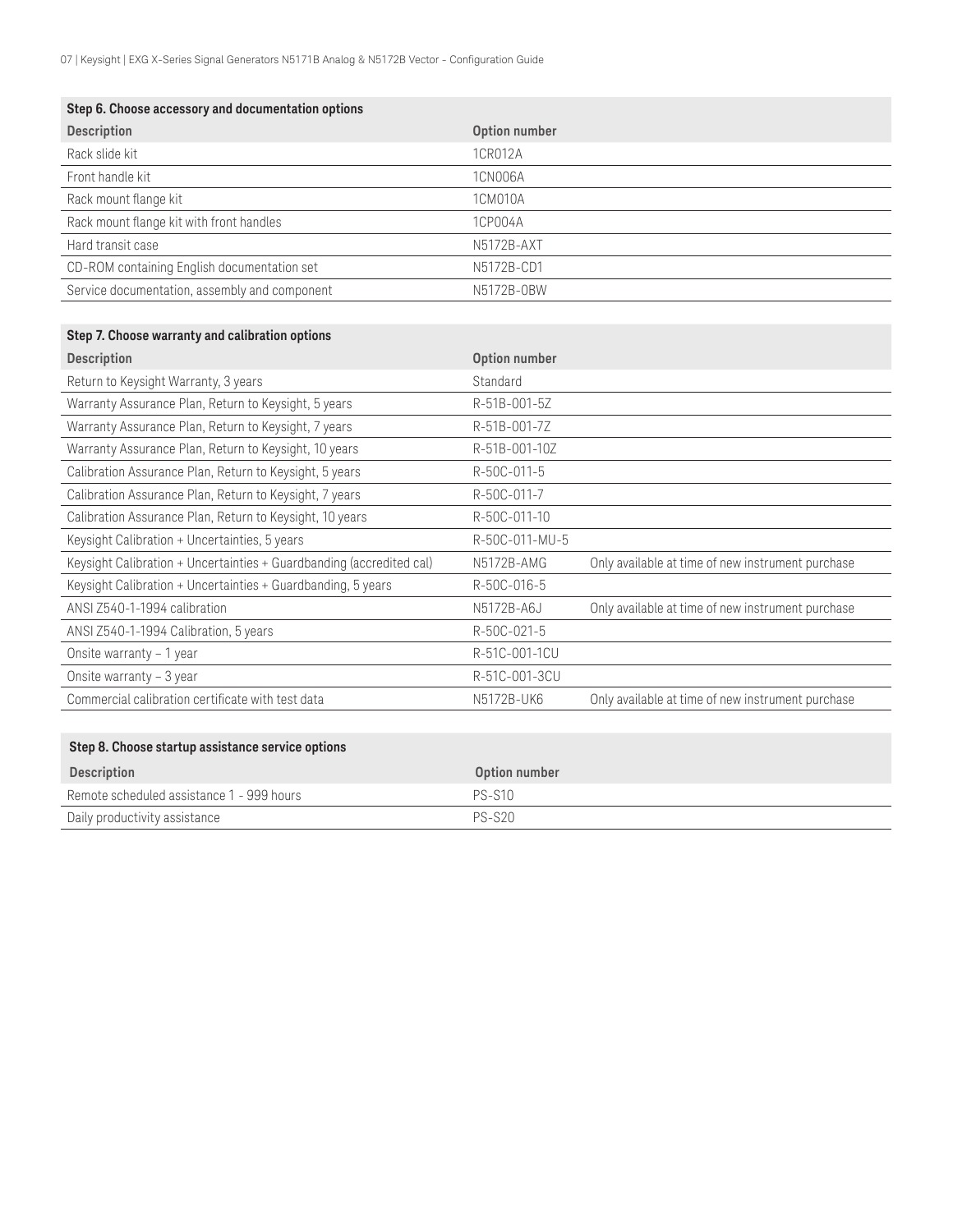## Upgrade your existing EXG vector signal generator

Fast license-key upgrades for options that do not require additional hardware:

- 1. Place an order for the upgrade with Keysight and request to receive the software entitlement certificate through email
- 2. Redeem the certificate through the Web by following the instructions on the certificate
- 3. Install the license file using Keysight License Manager
- 4. Begin using the new capability

Installation, calibration, and verification information is available at: [www.keysight.com/find/exg\\_upgrades](www.keysight.com/find/exg_upgrades)

## You Can Upgrade!

Options can be added after your initial purchase. All of our X-Series application options are license-key upgradeable. **UP GRADE**

| <b>Description</b>                                            | Upgrade number | <b>Requirements</b> | <b>Additional information</b>                                                                                                                                                                                                             |
|---------------------------------------------------------------|----------------|---------------------|-------------------------------------------------------------------------------------------------------------------------------------------------------------------------------------------------------------------------------------------|
| Instrument security and removable memory card                 | N5172BU-006    | None                | Hardware and license key upgrade                                                                                                                                                                                                          |
| Internal solid-state memory                                   | N5172BU-009    | None                | Customer installable - software, license key                                                                                                                                                                                              |
| LO in/out for phase coherency                                 | N5172BU-012    | None                | Hardware and license key upgrade                                                                                                                                                                                                          |
| Upgrade baseband generator memory from 32 to<br>256 MSa       | N5172BU-021    | 653                 | Customer installable - software, license key                                                                                                                                                                                              |
| Upgrade baseband generator memory from 32 to<br>512 MSa       | N5172BU-022    | 653                 | Customer installable - software, license key                                                                                                                                                                                              |
| Upgrade baseband generator memory from 256 to<br>512 MSa      | N5172BU-042    | 021 and 653         | Customer installable - software, license key                                                                                                                                                                                              |
| Expanded license key upgradability                            | N5172BU-099    | None                | Hardware and license key upgrade                                                                                                                                                                                                          |
| High output power                                             | N5172BU-1EA    | 099                 | Customer installable - software, license key                                                                                                                                                                                              |
| Differential I/Q outputs                                      | N5172BU-1EL    | 653                 | Customer installable - software, license key                                                                                                                                                                                              |
| Flexible reference input (1-50 MHz)                           | N5172BU-1ER    | None                | Customer installable - software, license key                                                                                                                                                                                              |
| 5-pack waveform license                                       | N5172BU-221    | 653                 | Customer installable - software, license key                                                                                                                                                                                              |
| 50-pack waveform license                                      | N5172BU-250    | 653                 | Customer installable - software, license key                                                                                                                                                                                              |
| Avionics                                                      | N5172BU-302    | None                | If serial number is less than MY/SG/US 5620xxxx<br>- return to Keysight Service Center required<br>for installation. If serial number is greater than<br>or equal to MY/SG/US 5620xxxx - customer<br>installable - software, license key. |
| Multifunction generator                                       | N5172BU-303    | None                | Customer installable - software, license key                                                                                                                                                                                              |
| Pulse train generator                                         | N5172BU-320    | <b>UNW</b>          | Customer installable - software, license key                                                                                                                                                                                              |
| Calibrated AWGN                                               | N5172BU-403    | 653                 | Customer installable - software, license key                                                                                                                                                                                              |
| Multitone and two-tone                                        | N5172BU-430    | 653                 | Customer installable - software, license key                                                                                                                                                                                              |
| Custom digital modulation                                     | N5172BU-431    | 653                 | Customer installable - software, license key                                                                                                                                                                                              |
| Phase noise impairment                                        | N5172BU-432    | 653                 | Customer installable - software, license key                                                                                                                                                                                              |
| ARB baseband generator<br>(60 MHz RF bandwidth, 32 MSa)       | N5172BU-653    | None                | Customer installable - software, license key                                                                                                                                                                                              |
| Upgrade baseband generator from 60 to 120 MHz<br>RF bandwidth | N5172BU-655    | 653                 | Customer installable - software, license key                                                                                                                                                                                              |
| Upgrade baseband generator with real-time<br>capability       | N5172BU-660    | 653                 | Hardware and license key upgrade                                                                                                                                                                                                          |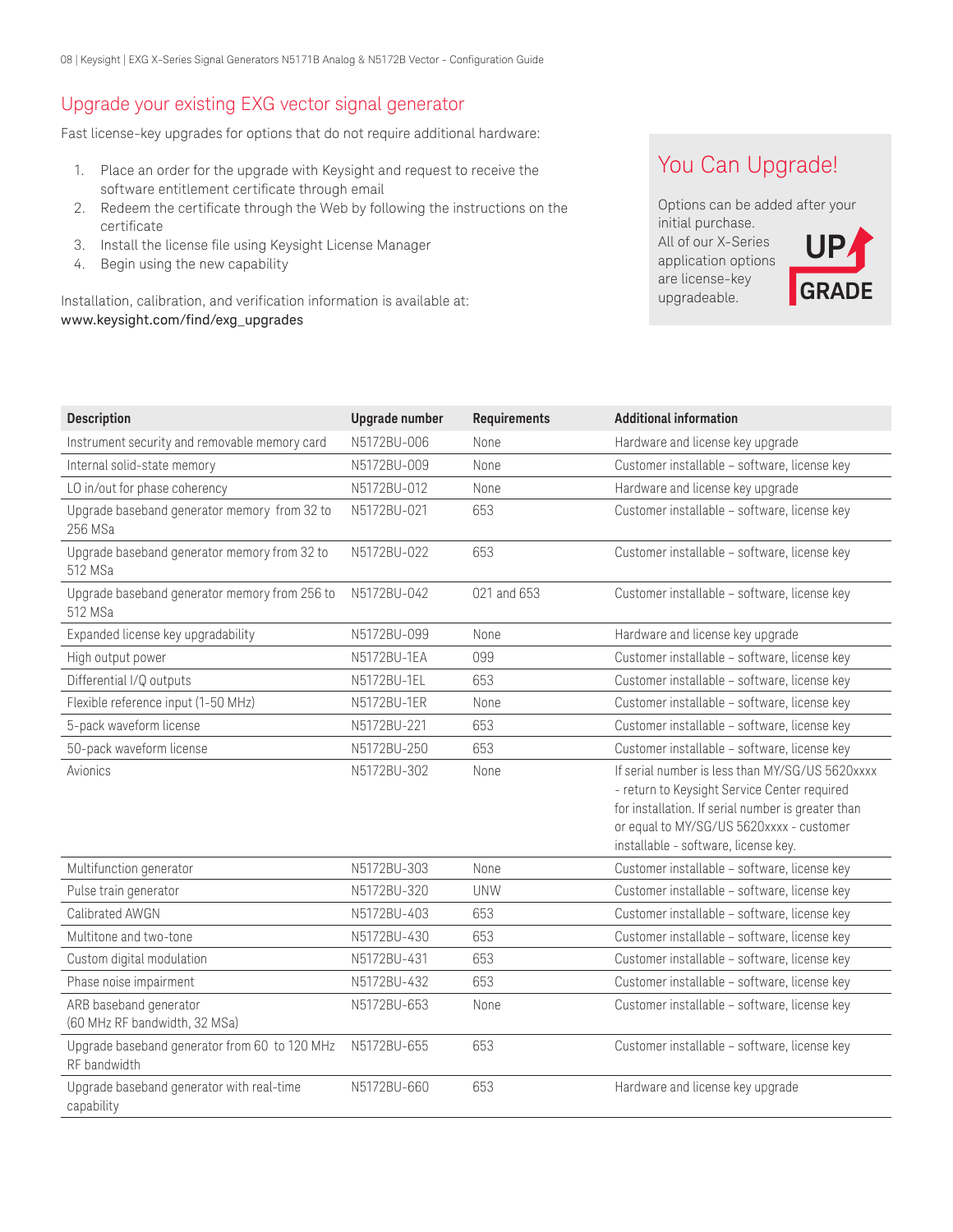09 | Keysight | EXG X-Series Signal Generators N5171B Analog & N5172B Vector - Configuration Guide

| <b>Description</b>                          | Upgrade number | <b>Requirements</b> | <b>Additional information</b>                |
|---------------------------------------------|----------------|---------------------|----------------------------------------------|
| Digital output connectivity with the N5102A | N5172BU-003    | 653                 |                                              |
| Digital input connectivity with the N5102A  | N5172BU-004    | 653                 |                                              |
| AM, FM, phase modulation                    | N5172BU-UNT    | None                | Customer installable - software, license key |
| Enhanced dynamic range                      | N5172BU-UNV    | 653.099             | Customer installable - software, license key |
| Narrow pulse modulation                     | N5172BU-UNW    | None                | Customer installable - software, license key |
| Fast switching                              | N5172BU-UNZ    | 099                 | Customer installable - software, license key |

# Related Literature

[EXG & MXG Technical Overview 5990-9957EN](http://literature.cdn.keysight.com/litweb/pdf/5990-9957EN) [EXG Data Sheet 5991-0039EN](http://literature.cdn.keysight.com/litweb/pdf/5991-0039EN)

cdma2000 is a US registered certification mark of the Telecommunications Industry Association.

WiMAX is US trademarks of the WiMAX Forum.

*Bluetooth* and the Bluetooth logos are trademarks owned by Bluetooth SIG, Inc., U.S.A. and licensed to Keysight Technologies, Inc.